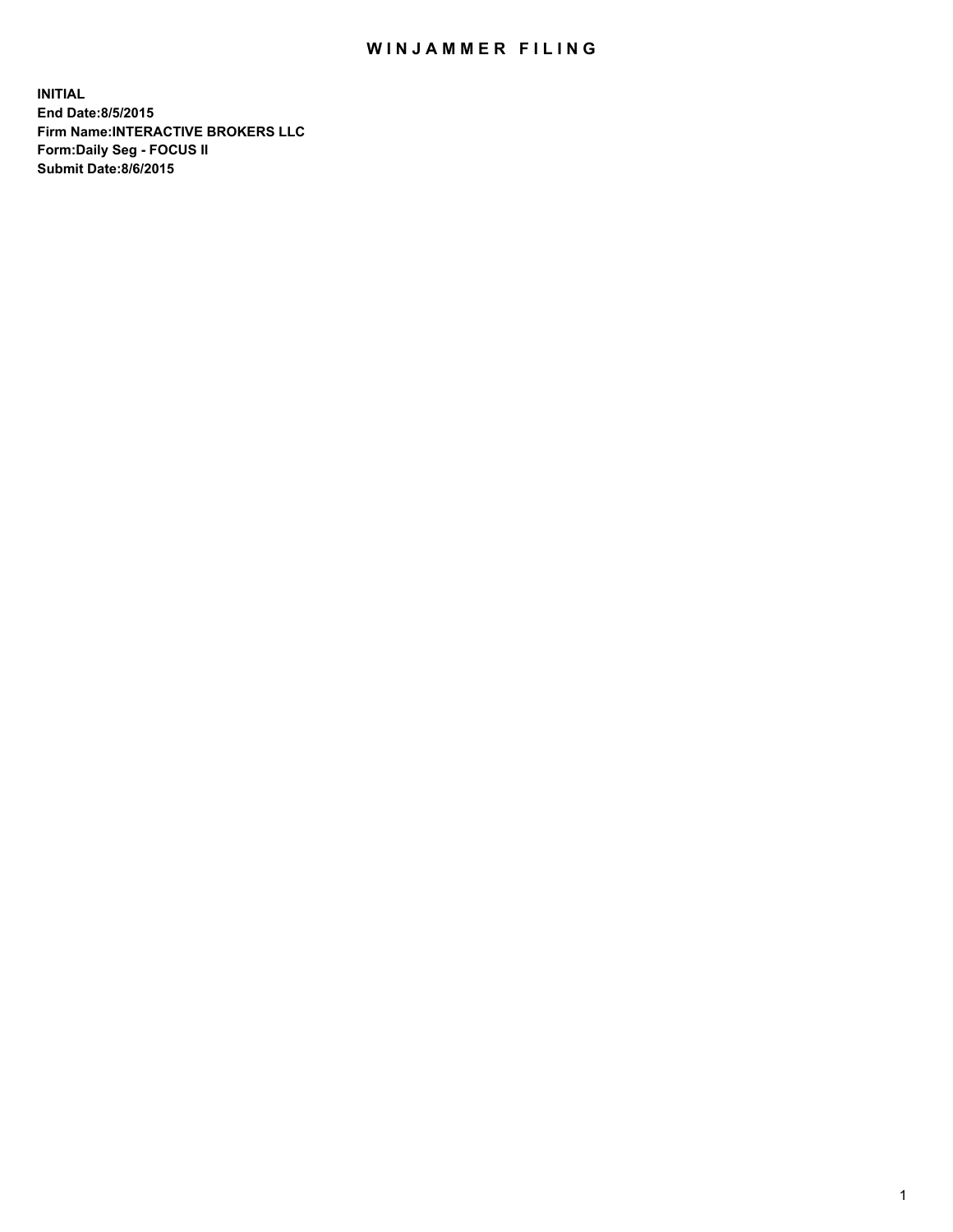## **INITIAL End Date:8/5/2015 Firm Name:INTERACTIVE BROKERS LLC Form:Daily Seg - FOCUS II Submit Date:8/6/2015 Daily Segregation - Cover Page**

| Name of Company<br><b>Contact Name</b><br><b>Contact Phone Number</b><br><b>Contact Email Address</b>                                                                                                                                                                                                                          | <b>INTERACTIVE BROKERS LLC</b><br><b>Michael Ellman</b><br>203-422-8926<br>mellman@interactivebrokers.co<br>$\mathbf{m}$ |
|--------------------------------------------------------------------------------------------------------------------------------------------------------------------------------------------------------------------------------------------------------------------------------------------------------------------------------|--------------------------------------------------------------------------------------------------------------------------|
| FCM's Customer Segregated Funds Residual Interest Target (choose one):<br>a. Minimum dollar amount: ; or<br>b. Minimum percentage of customer segregated funds required:% ; or<br>c. Dollar amount range between: and; or<br>d. Percentage range of customer segregated funds required between:% and%.                         | $\overline{\mathbf{0}}$<br>0<br>155,000,000 245,000,000<br>0 <sub>0</sub>                                                |
| FCM's Customer Secured Amount Funds Residual Interest Target (choose one):<br>a. Minimum dollar amount: ; or<br>b. Minimum percentage of customer secured funds required:%; or<br>c. Dollar amount range between: and; or<br>d. Percentage range of customer secured funds required between:% and%.                            | $\overline{\mathbf{0}}$<br>0<br>80,000,000 120,000,000<br>0 <sub>0</sub>                                                 |
| FCM's Cleared Swaps Customer Collateral Residual Interest Target (choose one):<br>a. Minimum dollar amount: ; or<br>b. Minimum percentage of cleared swaps customer collateral required:% ; or<br>c. Dollar amount range between: and; or<br>d. Percentage range of cleared swaps customer collateral required between:% and%. | $\overline{\mathbf{0}}$<br>$\overline{\mathbf{0}}$<br>0 <sub>0</sub><br>0 <sup>0</sup>                                   |

Attach supporting documents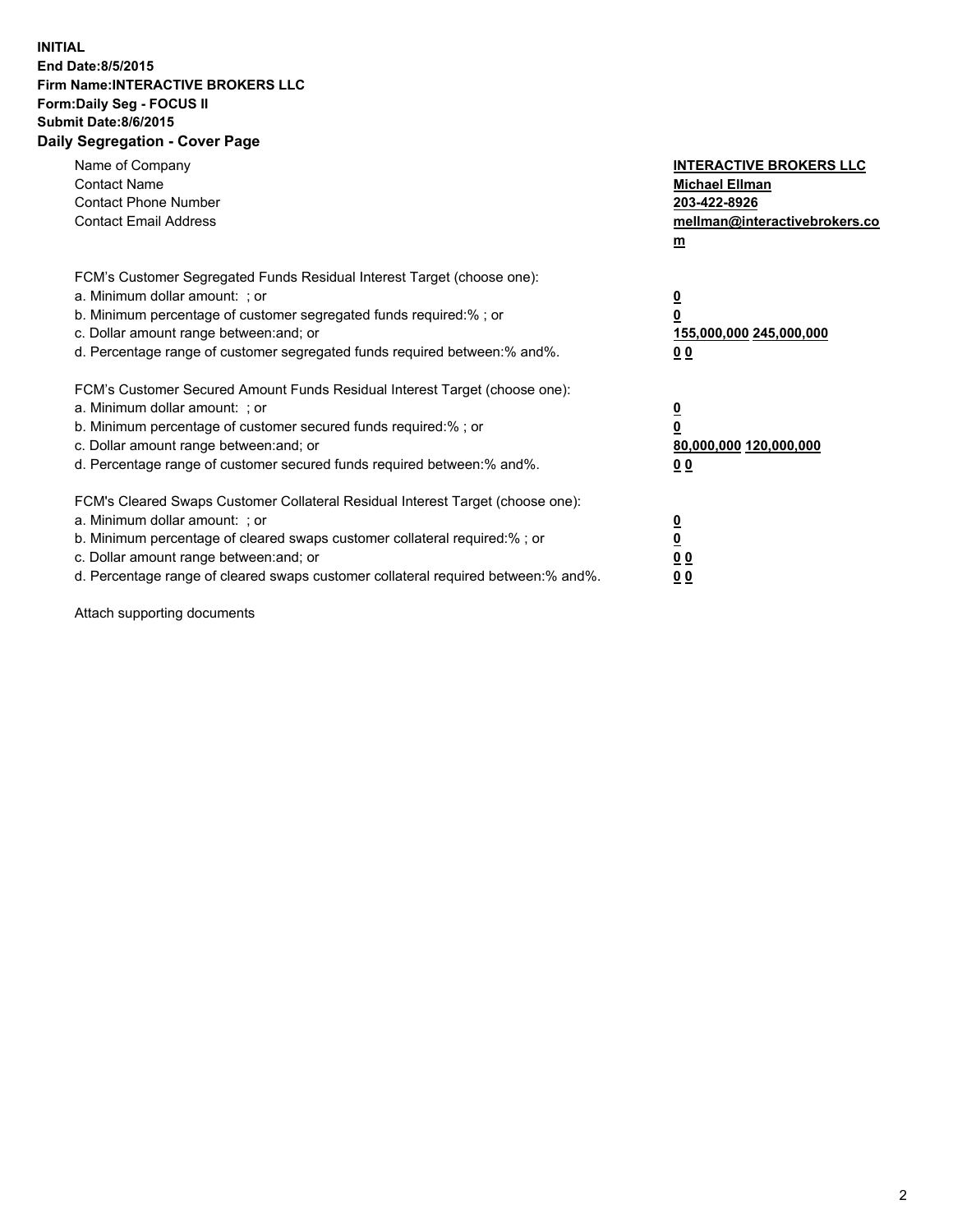## **INITIAL End Date:8/5/2015 Firm Name:INTERACTIVE BROKERS LLC Form:Daily Seg - FOCUS II Submit Date:8/6/2015 Daily Segregation - Secured Amounts**

|     | Foreign Futures and Foreign Options Secured Amounts                                                        |                                  |
|-----|------------------------------------------------------------------------------------------------------------|----------------------------------|
|     | Amount required to be set aside pursuant to law, rule or regulation of a foreign                           | $0$ [7305]                       |
|     | government or a rule of a self-regulatory organization authorized thereunder                               |                                  |
| 1.  | Net ledger balance - Foreign Futures and Foreign Option Trading - All Customers                            |                                  |
|     | A. Cash                                                                                                    | 381,564,733 [7315]               |
|     | B. Securities (at market)                                                                                  | 0 [7317]                         |
| 2.  | Net unrealized profit (loss) in open futures contracts traded on a foreign board of trade                  | 5,790,049 [7325]                 |
| 3.  | Exchange traded options                                                                                    |                                  |
|     | a. Market value of open option contracts purchased on a foreign board of trade                             | 37,037 [7335]                    |
|     | b. Market value of open contracts granted (sold) on a foreign board of trade                               | -54,486 <sup>[7337]</sup>        |
| 4.  | Net equity (deficit) (add lines 1.2. and 3.)                                                               | 387,337,333 [7345]               |
| 5.  | Account liquidating to a deficit and account with a debit balances - gross amount                          | 387,181 [7351]                   |
|     | Less: amount offset by customer owned securities                                                           | 0 [7352] 387,181 [7354]          |
| 6.  | Amount required to be set aside as the secured amount - Net Liquidating Equity                             | 387,724,514 [7355]               |
|     | Method (add lines 4 and 5)                                                                                 |                                  |
| 7.  | Greater of amount required to be set aside pursuant to foreign jurisdiction (above) or line                | 387,724,514 [7360]               |
|     | 6.                                                                                                         |                                  |
|     | FUNDS DEPOSITED IN SEPARATE REGULATION 30.7 ACCOUNTS                                                       |                                  |
| 1.  | Cash in banks                                                                                              |                                  |
|     | A. Banks located in the United States                                                                      | 68 [7500]                        |
|     | B. Other banks qualified under Regulation 30.7                                                             | 0 [7520] 68 [7530]               |
| 2.  | Securities                                                                                                 |                                  |
|     | A. In safekeeping with banks located in the United States                                                  | 403,385,982 [7540]               |
|     | B. In safekeeping with other banks qualified under Regulation 30.7                                         | 0 [7560] 403,385,982 [7570]      |
| 3.  | Equities with registered futures commission merchants                                                      |                                  |
|     | A. Cash                                                                                                    | $0$ [7580]                       |
|     | <b>B.</b> Securities                                                                                       | $0$ [7590]                       |
|     | C. Unrealized gain (loss) on open futures contracts                                                        | $0$ [7600]                       |
|     | D. Value of long option contracts                                                                          | $0$ [7610]                       |
|     | E. Value of short option contracts                                                                         | 0 [7615] 0 [7620]                |
| 4.  | Amounts held by clearing organizations of foreign boards of trade                                          |                                  |
|     | A. Cash                                                                                                    | $0$ [7640]                       |
|     | <b>B.</b> Securities                                                                                       | $0$ [7650]                       |
|     | C. Amount due to (from) clearing organization - daily variation                                            | $0$ [7660]                       |
|     | D. Value of long option contracts                                                                          | $0$ [7670]                       |
|     | E. Value of short option contracts                                                                         | 0 [7675] 0 [7680]                |
| 5.  | Amounts held by members of foreign boards of trade                                                         |                                  |
|     | A. Cash                                                                                                    | 109,860,956 [7700]               |
|     | <b>B.</b> Securities                                                                                       | $0$ [7710]                       |
|     | C. Unrealized gain (loss) on open futures contracts                                                        | 1,539,219 [7720]                 |
|     | D. Value of long option contracts                                                                          | 37,044 [7730]                    |
|     | E. Value of short option contracts                                                                         | 54,485 [7735] 111,382,734 [7740] |
| 6.  | Amounts with other depositories designated by a foreign board of trade                                     | $0$ [7760]                       |
| 7.  | Segregated funds on hand                                                                                   | $0$ [7765]                       |
| 8.  | Total funds in separate section 30.7 accounts                                                              | 514,768,784 [7770]               |
| 9.  | Excess (deficiency) Set Aside for Secured Amount (subtract line 7 Secured Statement<br>Page 1 from Line 8) | 127,044,270 [7380]               |
| 10. | Management Target Amount for Excess funds in separate section 30.7 accounts                                | 80,000,000 [7780]                |
| 11. | Excess (deficiency) funds in separate 30.7 accounts over (under) Management Target                         | 47,044,270 [7785]                |
|     |                                                                                                            |                                  |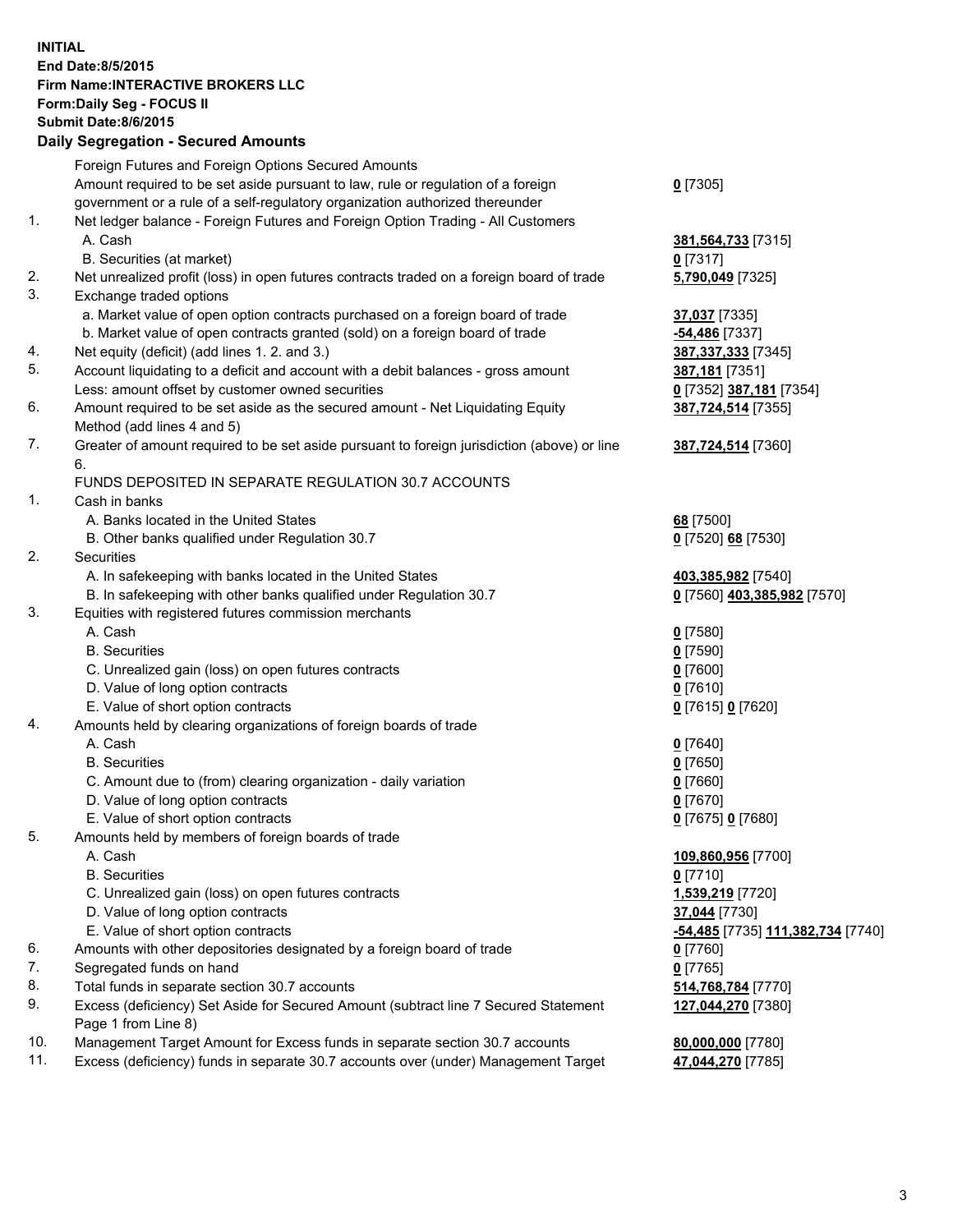**INITIAL End Date:8/5/2015 Firm Name:INTERACTIVE BROKERS LLC Form:Daily Seg - FOCUS II Submit Date:8/6/2015 Daily Segregation - Segregation Statement** SEGREGATION REQUIREMENTS(Section 4d(2) of the CEAct) 1. Net ledger balance A. Cash **2,656,499,979** [7010] B. Securities (at market) **0** [7020] 2. Net unrealized profit (loss) in open futures contracts traded on a contract market **13,707,646** [7030] 3. Exchange traded options A. Add market value of open option contracts purchased on a contract market **88,799,071** [7032] B. Deduct market value of open option contracts granted (sold) on a contract market **-143,303,632** [7033] 4. Net equity (deficit) (add lines 1, 2 and 3) **2,615,703,064** [7040] 5. Accounts liquidating to a deficit and accounts with debit balances - gross amount **75,075** [7045] Less: amount offset by customer securities **0** [7047] **75,075** [7050] 6. Amount required to be segregated (add lines 4 and 5) **2,615,778,139** [7060] FUNDS IN SEGREGATED ACCOUNTS 7. Deposited in segregated funds bank accounts A. Cash **408,408,649** [7070] B. Securities representing investments of customers' funds (at market) **1,399,577,688** [7080] C. Securities held for particular customers or option customers in lieu of cash (at market) **0** [7090] 8. Margins on deposit with derivatives clearing organizations of contract markets A. Cash **18,591,354** [7100] B. Securities representing investments of customers' funds (at market) **1,054,599,906** [7110] C. Securities held for particular customers or option customers in lieu of cash (at market) **0** [7120] 9. Net settlement from (to) derivatives clearing organizations of contract markets **2,884,895** [7130] 10. Exchange traded options A. Value of open long option contracts **88,764,448** [7132] B. Value of open short option contracts **-145,785,952** [7133] 11. Net equities with other FCMs A. Net liquidating equity **1,121,913** [7140] B. Securities representing investments of customers' funds (at market) **0** [7160] C. Securities held for particular customers or option customers in lieu of cash (at market) **0** [7170] 12. Segregated funds on hand **0** [7150] 13. Total amount in segregation (add lines 7 through 12) **2,828,162,901** [7180] 14. Excess (deficiency) funds in segregation (subtract line 6 from line 13) **212,384,762** [7190] 15. Management Target Amount for Excess funds in segregation **155,000,000** [7194]

16. Excess (deficiency) funds in segregation over (under) Management Target Amount Excess

**57,384,762** [7198]